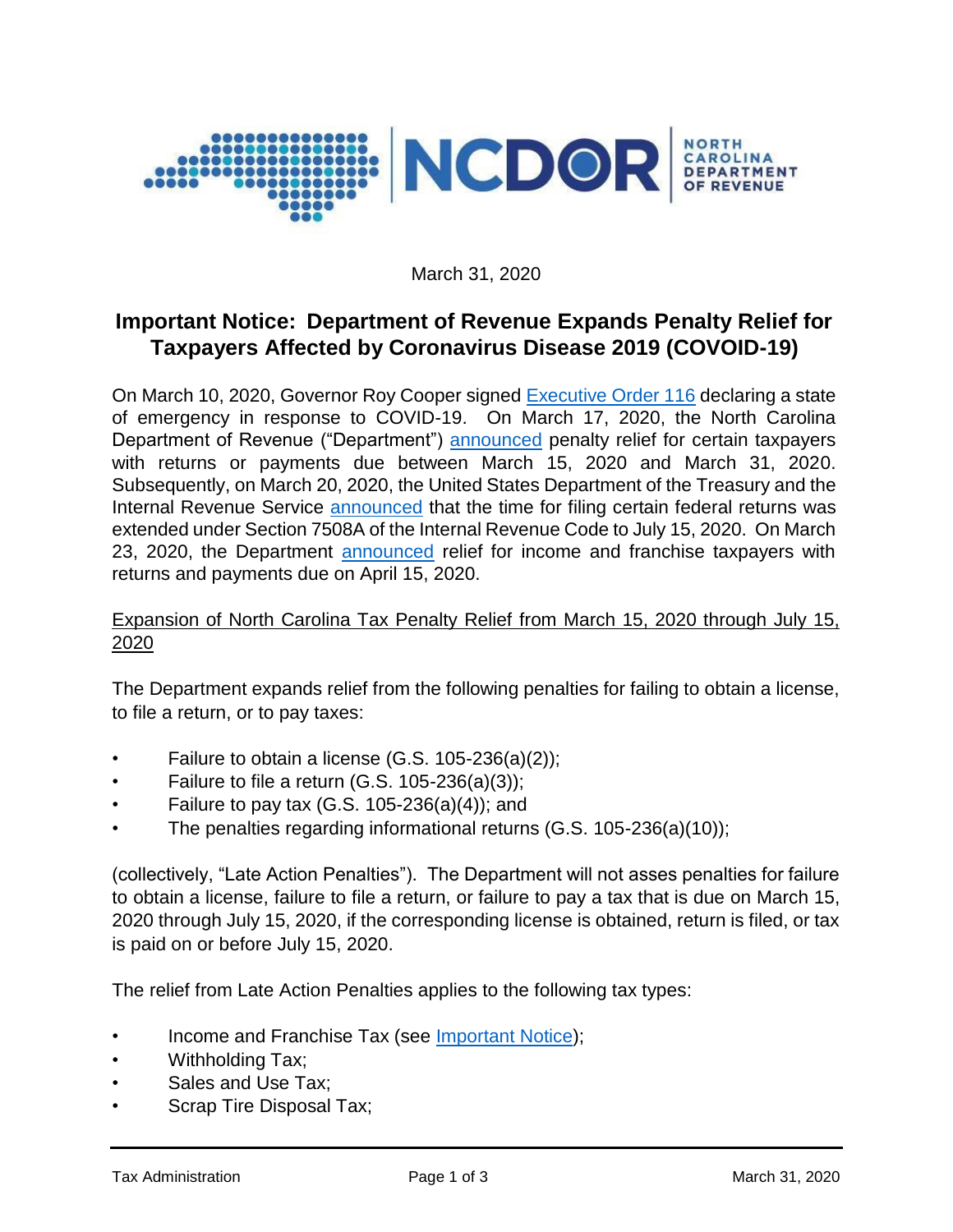- White Goods Disposal Tax;
- Motor Vehicle Lease and Subscription Tax;
- Solid Waste Disposal Tax;
- 911 Service Charge for Prepaid Telecommunications Service;
- Dry-Cleaning Solvent Tax;
- Primary Forest Products Tax;
- Freight Car Line Companies; and
- Various Taxes Administered by the Excise Tax Division (See [Important Notice\)](https://www.ncdor.gov/documents/important-notice-relief-excise-taxpayers-affected-novel-coronavirus-disease-2019-covid-19).

Taxpayers do not need to request a penalty waiver to qualify for this relief. However, if a taxpayer receives a proposed assessment of a penalty covered by the relief granted in this notice, the taxpayer should contact the Department by phone, at 1-877-252-3052, or by writing to the Department at the following address: North Carolina Department of Revenue, Customer Service, P.O. Box 1168, Raleigh, NC 27602.

### **Interest**

State law prevents the Department from waiving any interest except in the limited case of interest on taxes imposed prior to or during a period for which a taxpayer has declared bankruptcy under Chapter 7 or Chapter 13 of Title 11 of the United State Code. As such, if you owe additional tax, the Department is required to charge interest on any unpaid tax, accruing from the original due date, until the tax is paid.

The interest rate is currently 5% per year. This is the minimum rate allowed by statute.

### **Limitations**

The relief from Late Action Penalties granted herein does not change or extend the due date of any returns or payments. However, on March 23, 2020, the Secretary announced an extension of time to file income and franchise tax returns with due dates of April 15, 2020. See [Important Notice.](https://www.ncdor.gov/documents/important-notice-department-revenue-extends-time-file-income-and-franchise-tax-returns-july-15-2020)

The relief granted herein does not include relief from other criminal and civil penalties imposed by North Carolina law. If you collect money from employees, contractors, or customers that is held in trust for the State and local governments, the use of such money is against the law and subject to civil penalty and criminal liability.

#### Additional Relief

In separate notices issued on [March 23, 2020](https://www.ncdor.gov/documents/important-notice-department-revenue-extends-time-file-income-and-franchise-tax-returns-july-15-2020) and March 31, 2020, the Department announced relief from Late Action Penalties for other tax types.

In addition to the relief granted in this notice, the Secretary of Revenue may waive or reduce any penalties provided for in Subchapter I of Chapter 105. See [N.C. Gen. Stat.](https://www.ncleg.gov/EnactedLegislation/Statutes/HTML/BySection/Chapter_105/GS_105-237.html)